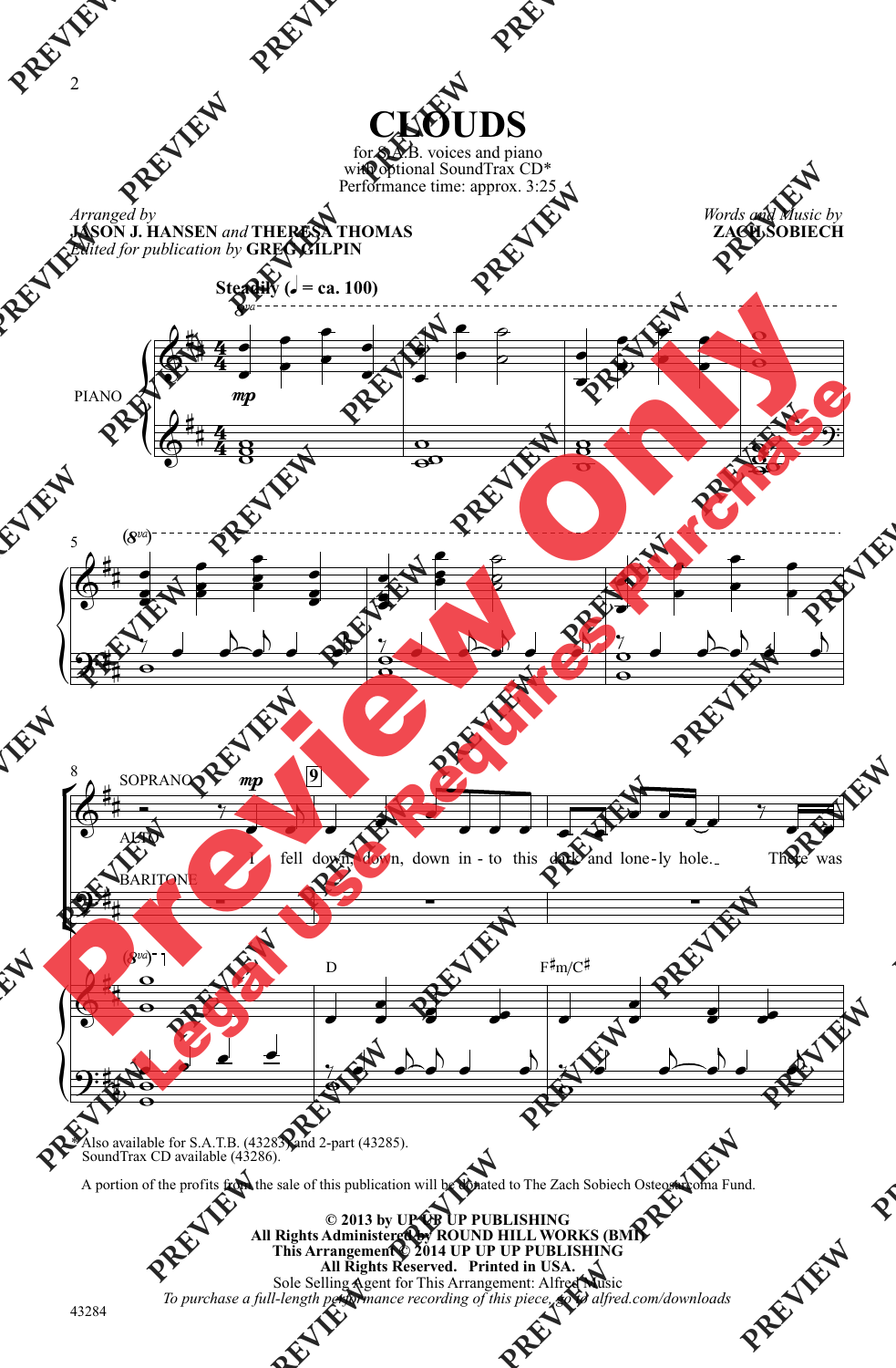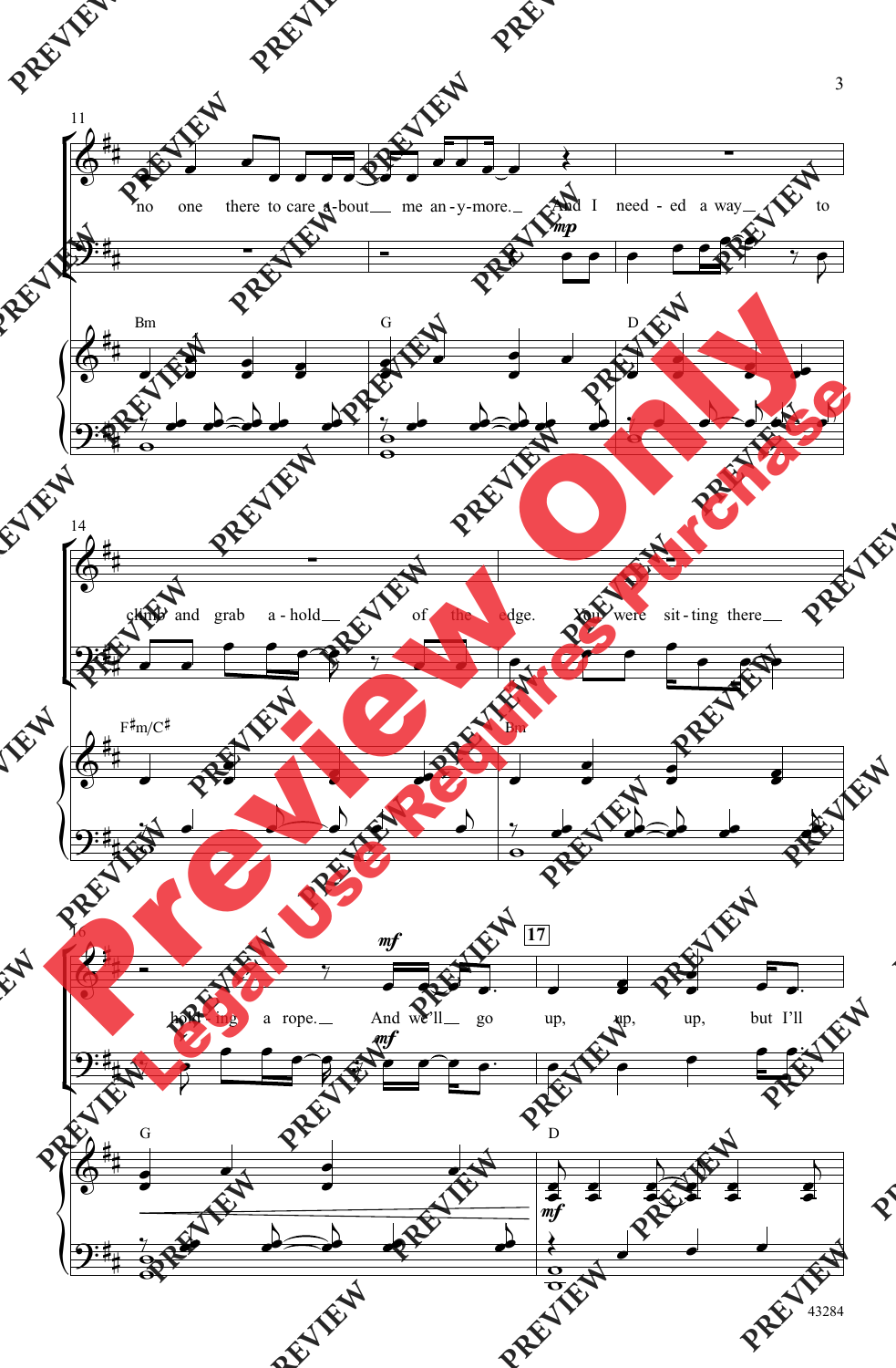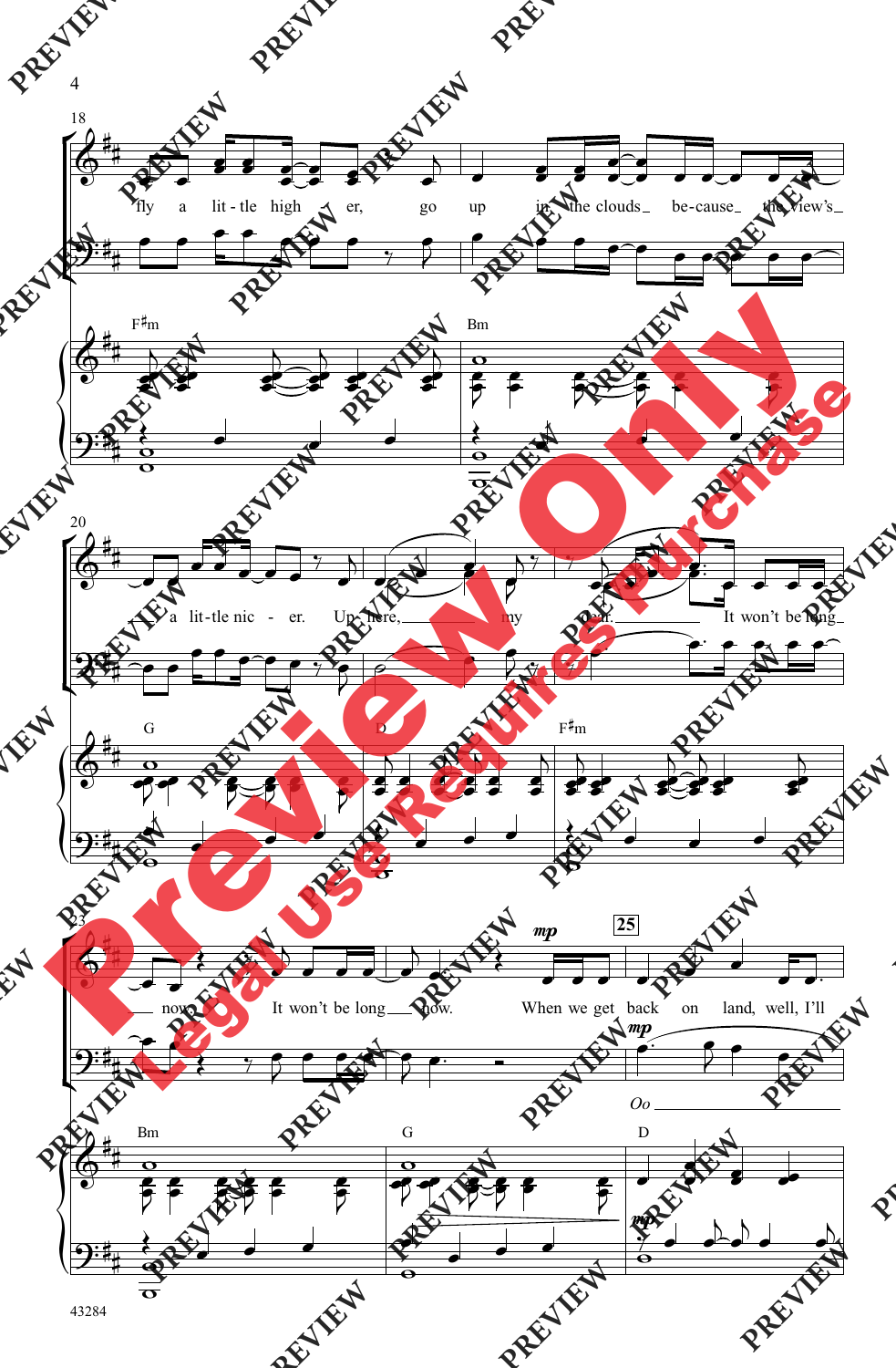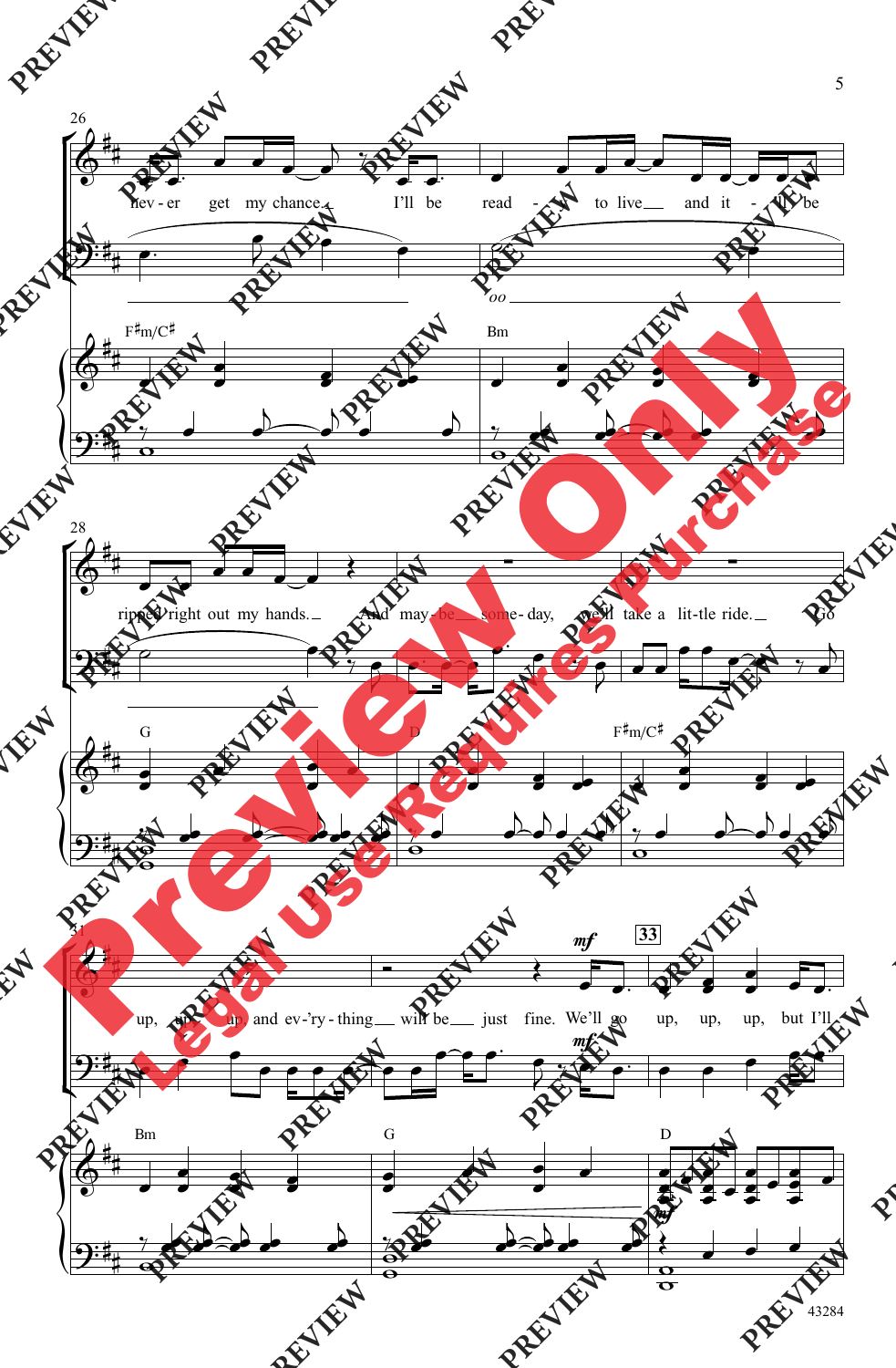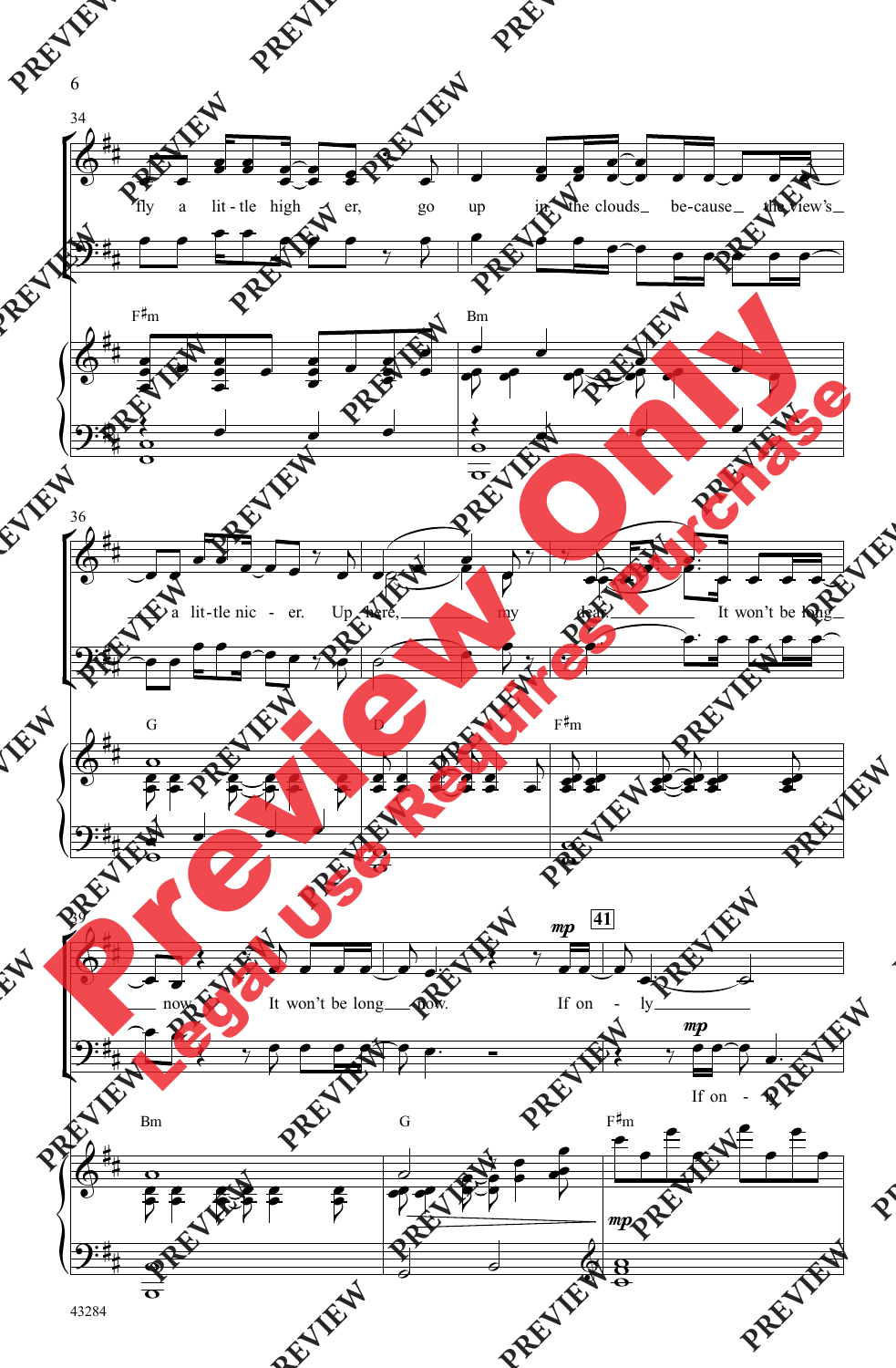![](_page_5_Figure_0.jpeg)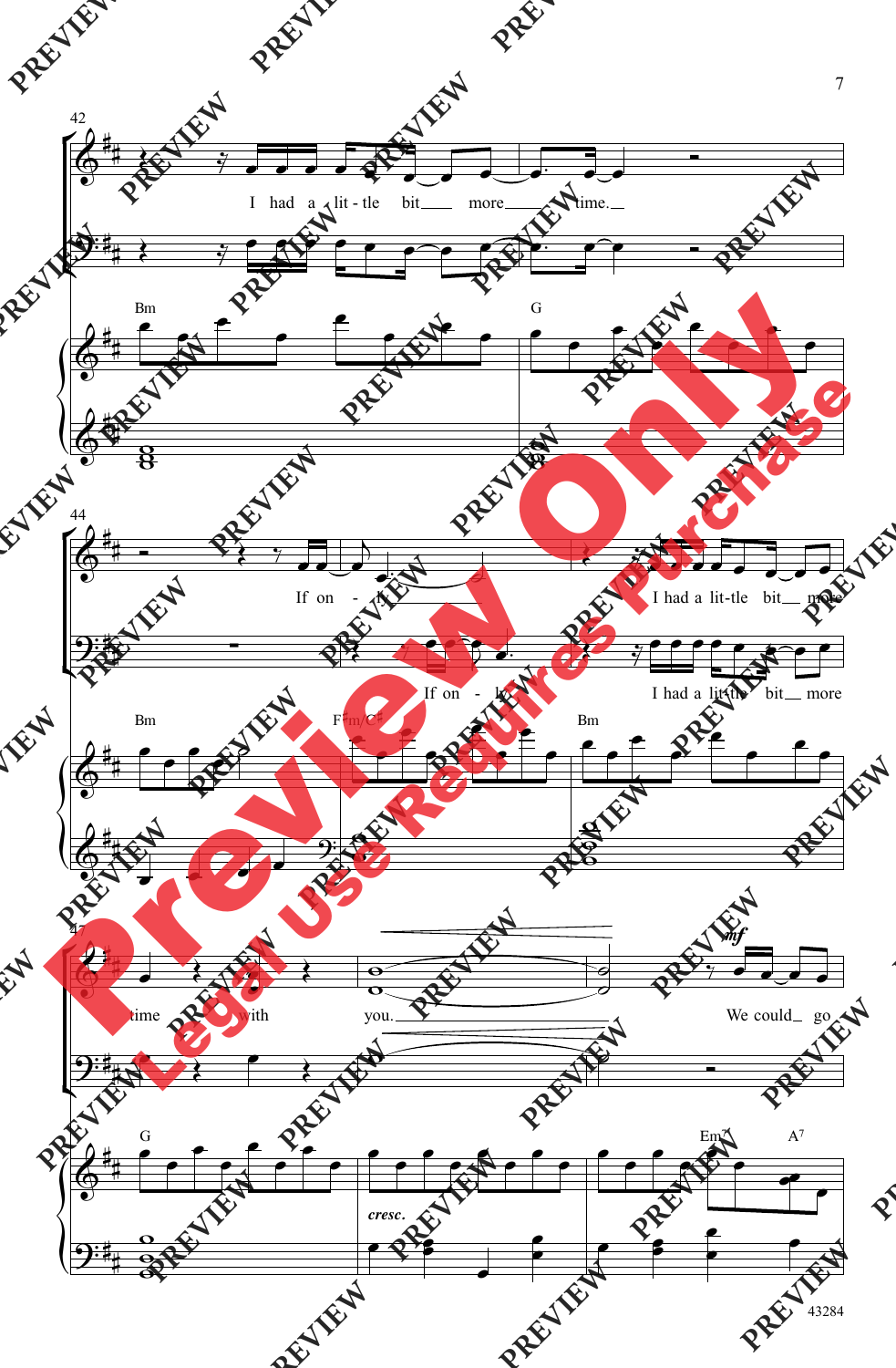![](_page_6_Figure_0.jpeg)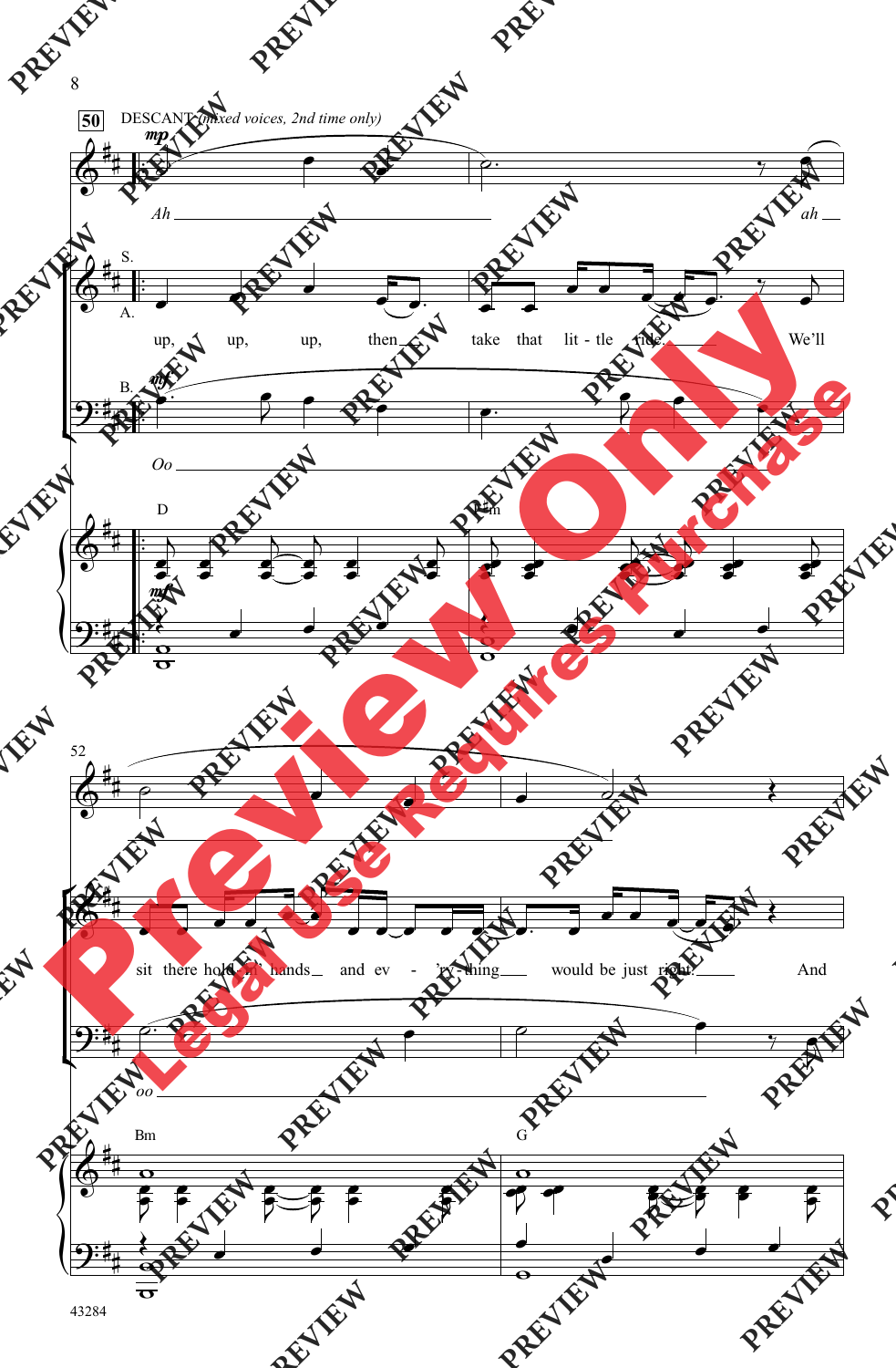![](_page_7_Figure_0.jpeg)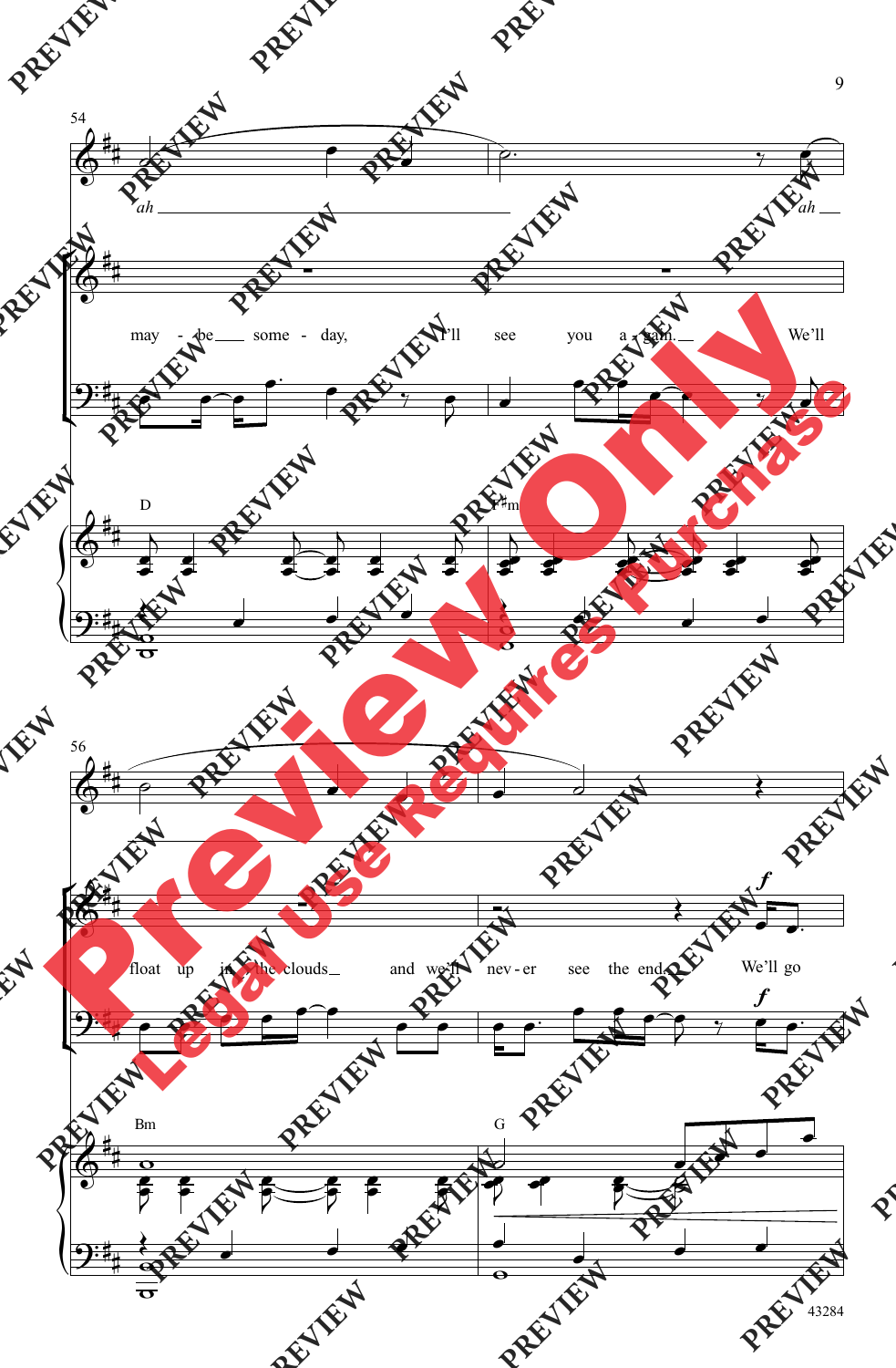![](_page_8_Figure_0.jpeg)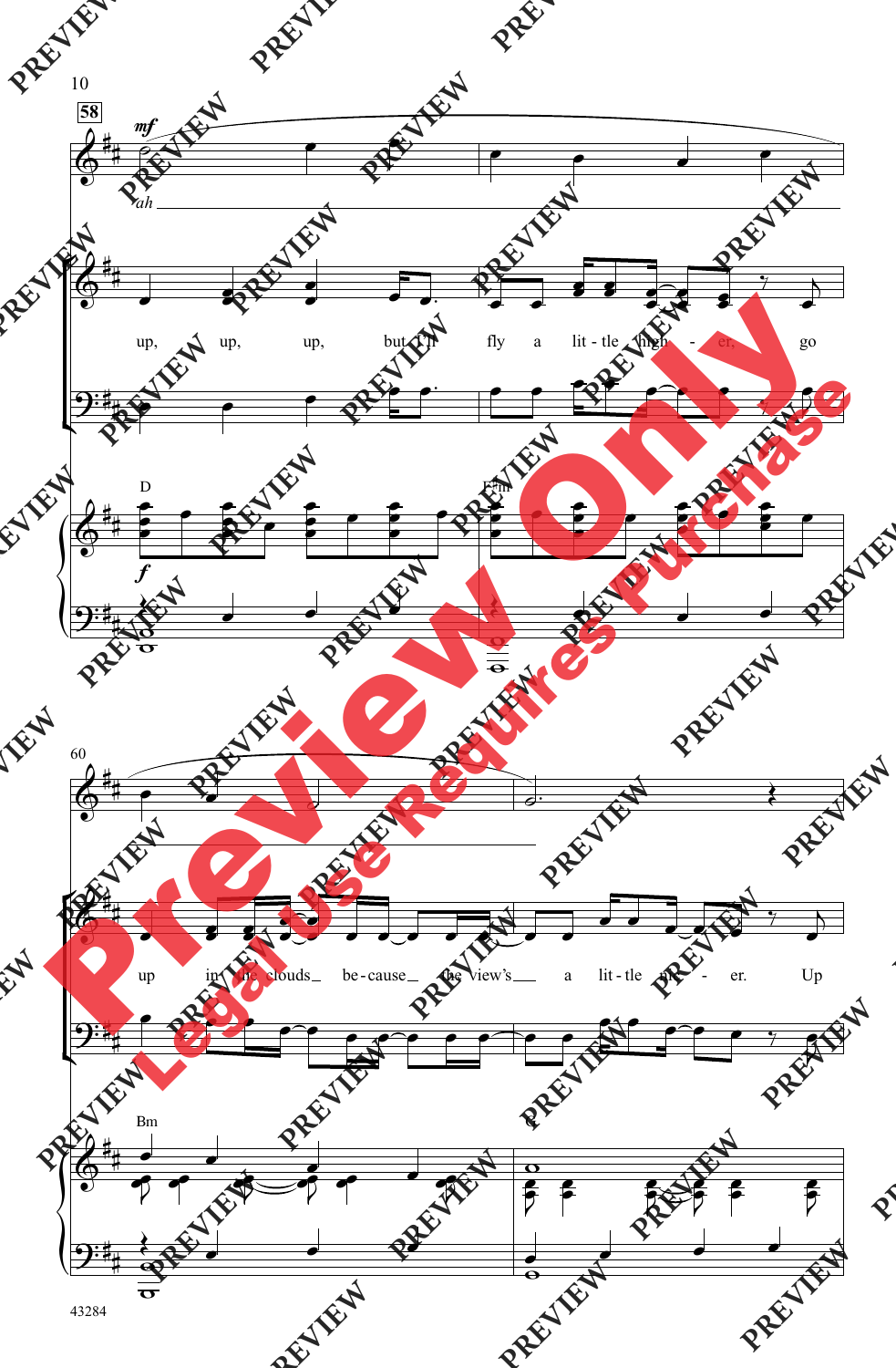![](_page_9_Figure_0.jpeg)